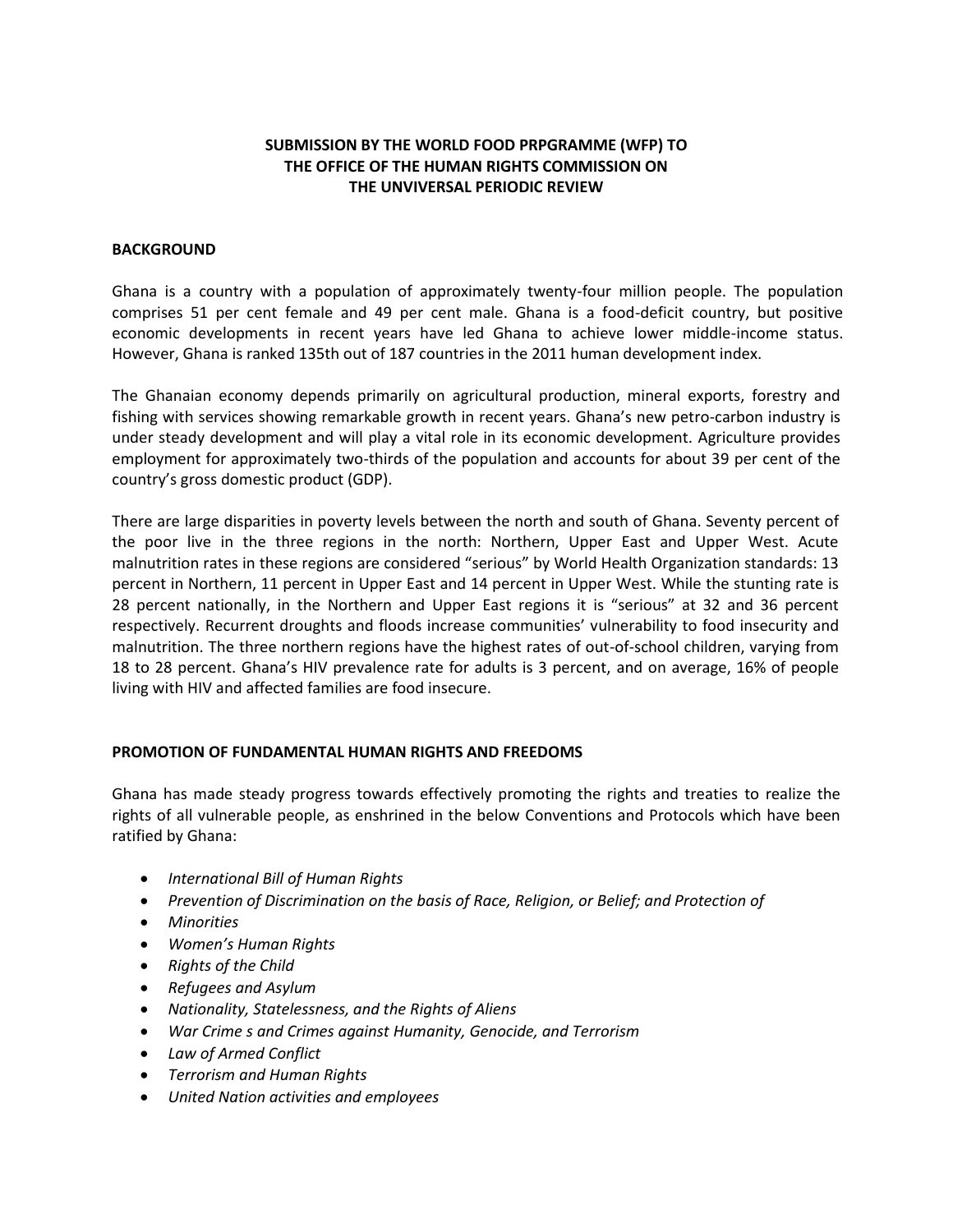*African Regional Conventions*

## **THE CONSTITUTIONAL PROVISIONS**

The 1992 Constitution is the supreme law of the land and all other laws which are found to be inconsistent with the provisions of the Constitution are to the extent of that inconsistency void. The Constitution recognizes that the protection and preservation of fundamental human rights and freedoms is necessary for the unity and stability of Ghana. Thus there are several provisions in the Constitution relevant to the promotion and protection of fundamental human rights.

The basic guarantees for human rights are entrenched in Chapter 5 of the Constitution, which sets out the fundamental human rights and freedoms of all persons in Ghana. The Constitution provides that the fundamental human rights and freedoms shall be respected and upheld by the Executive, Legislature and Judiciary and all other organs of Government and its agencies where applicable to them, by all natural and legal persons in Ghana and shall be enforceable by the Courts as provided for in the Constitution.

The Constitution provides in Chapter 5 for: protection of fundamental human rights and freedoms; protection of the right to life; protection of personal liberty; respect for human dignity; protection from slavery and forced labour; equality and freedom from discrimination;

protection of privacy of home and other property; fair trial; protection from deprivation of property; property rights of spouses; general fundamental freedoms; administrative justice; economic rights; educational rights; cultural rights and practices; women's rights; children's rights; rights of disabled persons; rights of the sick; emergency powers; persons detained under emergency law; and, protection of rights by courts.

In addition to Chapter 5 there are other provisions that confer rights on the individual. These include the right to vote under Article 42, freedom and independence of the media under Article 162 and the establishment of a Commission on Human Rights and Administrative Justice in Article 216. Administrative Justice is provided for in Article 296 on the exercise of discretionary power.

#### **RELEVANT LEGISLATION**

Whilst the 1992 Constitution provides the broad legal framework for the protection of fundamental human rights and freedoms, there are other laws specifically aimed at protecting fundamental human rights and freedoms of persons. This broad framework manifests in several laws that have been enacted to protect the fundamental human rights and freedoms of individuals and in particular women, children and the vulnerable.

Relevant legislation in this regard includes: The 1992 Constitution; the Children's Act, Criminal Offences Act,– protection of the child from sexual offences, abduction and abandonment; Domestic Violence Act, Persons with Disability Act, Refugee Act, Commission on Human Rights and Administrative (Act 456) – promotion and protection of fundamental human rights and freedoms; Criminal Code (Amendment) Act, – protection of women and children's rights; Labour Act, 2003 (Act 651) – protection of economic rights and the rights of women, among others.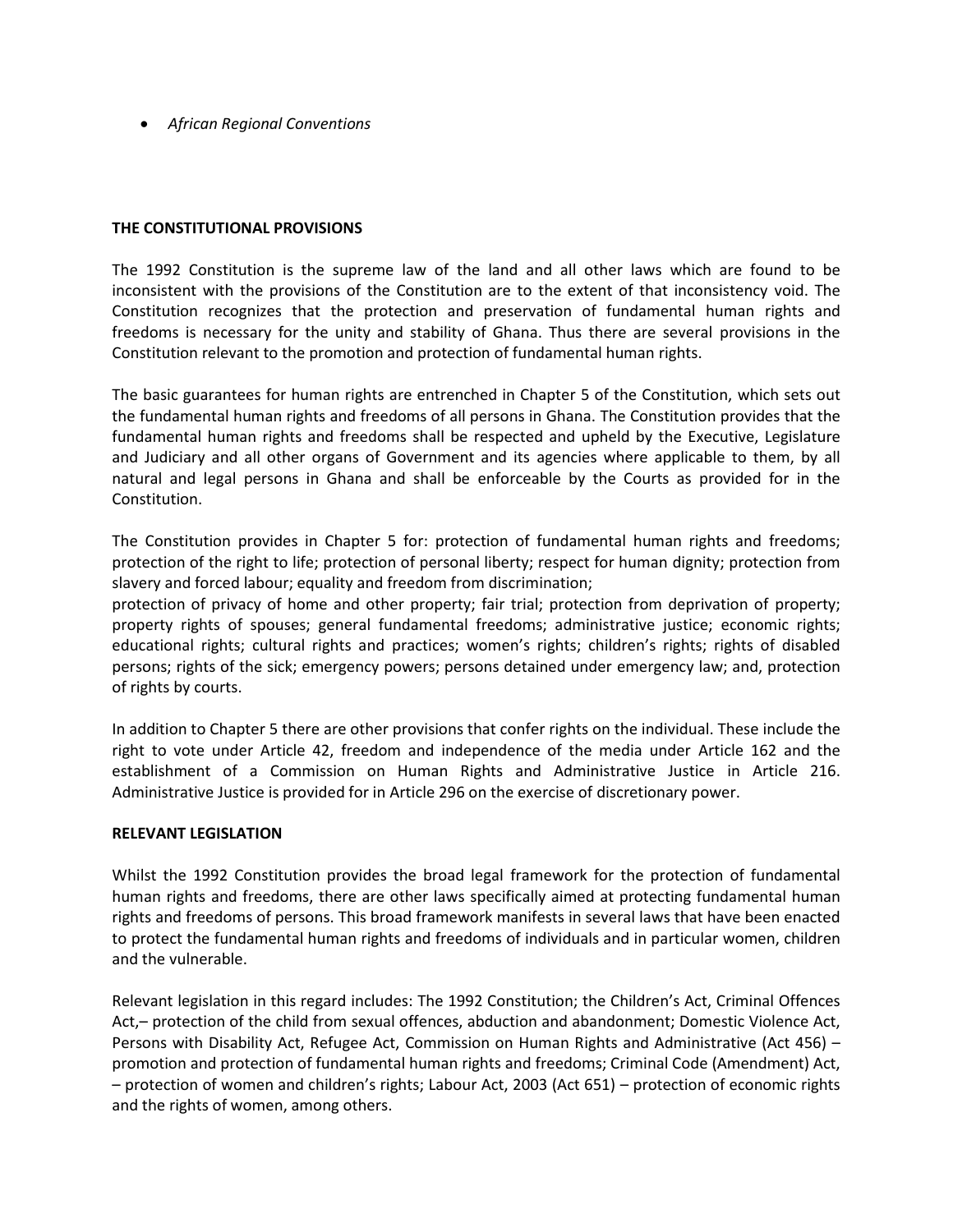Ghana has also proposed the following laws in order to entrench the promotion and protection of fundamental human rights and freedoms: Intestate Succession Bill – improves protection of the right to property and the Mental Health Bill.

## **HUMAN RIGHTS INSTITUTIONS IN GHANA**

*Commission on Human Rights and Administrative Justice (CHRAJ)* - The Constitution provided for the establishment of an independent Commission on Human Rights and Administrative justice (CHRAJ). The functions of CHRAJ as set out by the Constitution includes the duty to investigate complaints of violations of fundamental human rights and freedoms, injustice, corruption, abuse of power and unfair treatment of any person by a public officer in the exercise of his public duties. The structures of the Commission ensure that human rights and freedoms are promoted and protected throughout Ghana.

*Parliament -* Parliament has some responsibility for ensuring the promotion and protection of fundamental human rights and duties in Ghana. The President is required to report to Parliament annually, amongst other things, on the realization of basic human rights. Parliament also has a duty to ratify treaties executed by or under the authority of the President.

*Media Commission* - The freedom and independence of the media is guaranteed under article 162 of the Constitution.. Entrenched in the Constitution is the role of the Media Commission which includes promoting and ensuring the freedom and independence of the media for mass communication or information.

*Domestic Violence and Victim Support Unit (DOVVSU) -* The Domestic Violence and Victim Support Unit (DOVVSU) of the Ghana Police Service is tasked with providing support to victims of domestic violence. This Unit is also responsible for investigating complaints of domestic violence.

*The Police Service -* The Police Service has the function of preventing and detecting crime, apprehending offenders, and maintaining public order and the safety of persons and property. Ghana is party to all the relevant international treaties and conventions signed and ratified by the Republic to promote human rights that have a direct impact on the functions.

*The Prisons Service -* The mandate of the Prisons Service is to maintain the safe custody of prisoners, the security of prisoners and to reform and rehabilitate prisoners. In carrying out its functions, the Prisons Service operates within the scope of national laws, international treaties and conventions.

*Courts -* Ghana has an independent judiciary, as provided by the Constitution. The superior courts consist of the Supreme Court, the Court of Appeal, and the High Court. There are other lower courts and tribunals. The independence of the judiciary in Ghana has been recognized internationally.

*The Electoral Commission -* The Electoral Commission is responsible for the administration and conduct of elections. The Commission has conducted four credible elections, introduced photo I.D cards and tactile balloting for the blind. They have also set up the Inter-Party Advisory Committee (IPAC), which provides a platform for the Commission to dialogue with all stakeholders.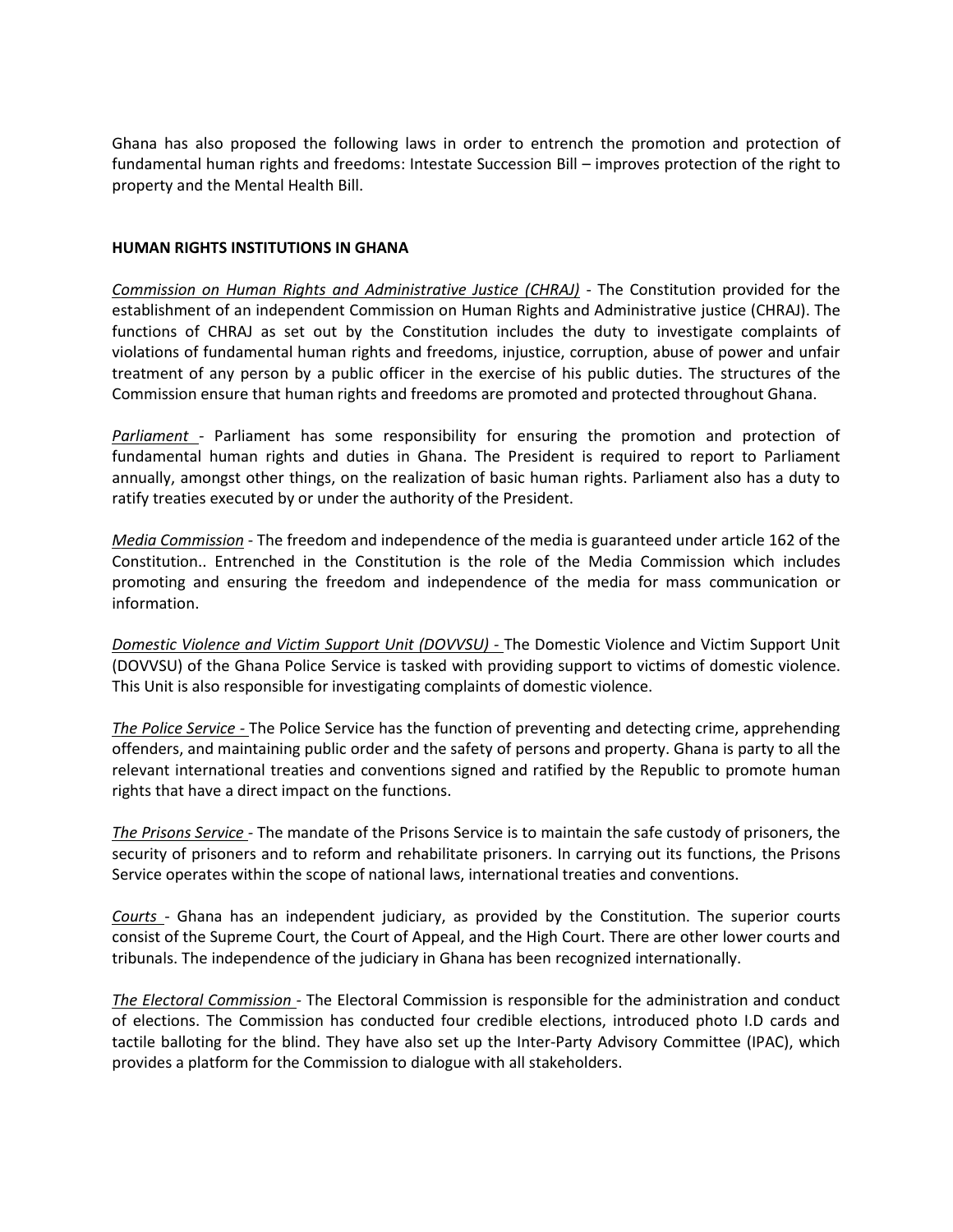## **WFP's Contribution to Achievements and Best Practices**

Various achievements have been chalked in Ghana as indicated below:

## **RIGHTS TO FOOD**

The right to food is the foremost important human right protecting the right of all human beings to live in dignity, free from hunger, food insecurity and malnutrition. All human beings should be able to live with dignity and capable of feeding themselves. The definition of food security adopted at the World Food Summit in 1996 says "*Food security, at the individual, household, national and regional and global levels is achieved when all people, at all times, have physical and economic access to sufficient, safe and nutritious food to meet their dietary needs and food preferences for an active healthy life*." All WFP initiatives strive to achieve the food security of its beneficiary community to save their lives and livelihood.

## **Rights Of Women And Children**

The rights of women and children are protected under Articles 27 and 28 of the 1992 Constitution. The creation of a Ministry of Women and Children's Affairs at Cabinet level is a clear demonstration of the government's desire to address the problem of women's marginalization and raise the issues of women and children rights to a higher national level.

Regarding children, several achievements are commendable. Ghana was the first country to ratify the United Nations Convention on the Rights of the Child. In addition to being a state party to a number of related regional and, international treaties, it has made great strides in creating a national environment conducive to the promotion and protection of these rights.

Some of the actions that have been undertaken include making school attendance fee free, school feeding programmes and education and sensitization of the state of the law and the negative effects of child labour. The district assemblies have also been urged to mainstream the elimination of child labour into their district development plans.

The **New Partnership for Africa's Development (NEPAD) School Feeding Programme** has been introduced where children in deprived areas are fed once a day by the State. Since 2006, WFP has implemented a Support to Basic Education Programme which included a school feeding programme in Northern Ghana. WFP partners with the Ghana School Feeding Programme, Ministry of Local Government and Rural Development, Ministry of Education, the World Bank and the Partnership for Child Development to implement school feeding. WFP contributes a food basket composed of rice, beans, fortified oil, iodized salt and micronutrient powder, to the feeding programme, with particular focus in the three deprived Northern Regions of Ghana. This has improved the nutrition of children, leading to easy access to education, a resultant retention of pupils in classrooms and an improvement in the quality of education in deprived areas.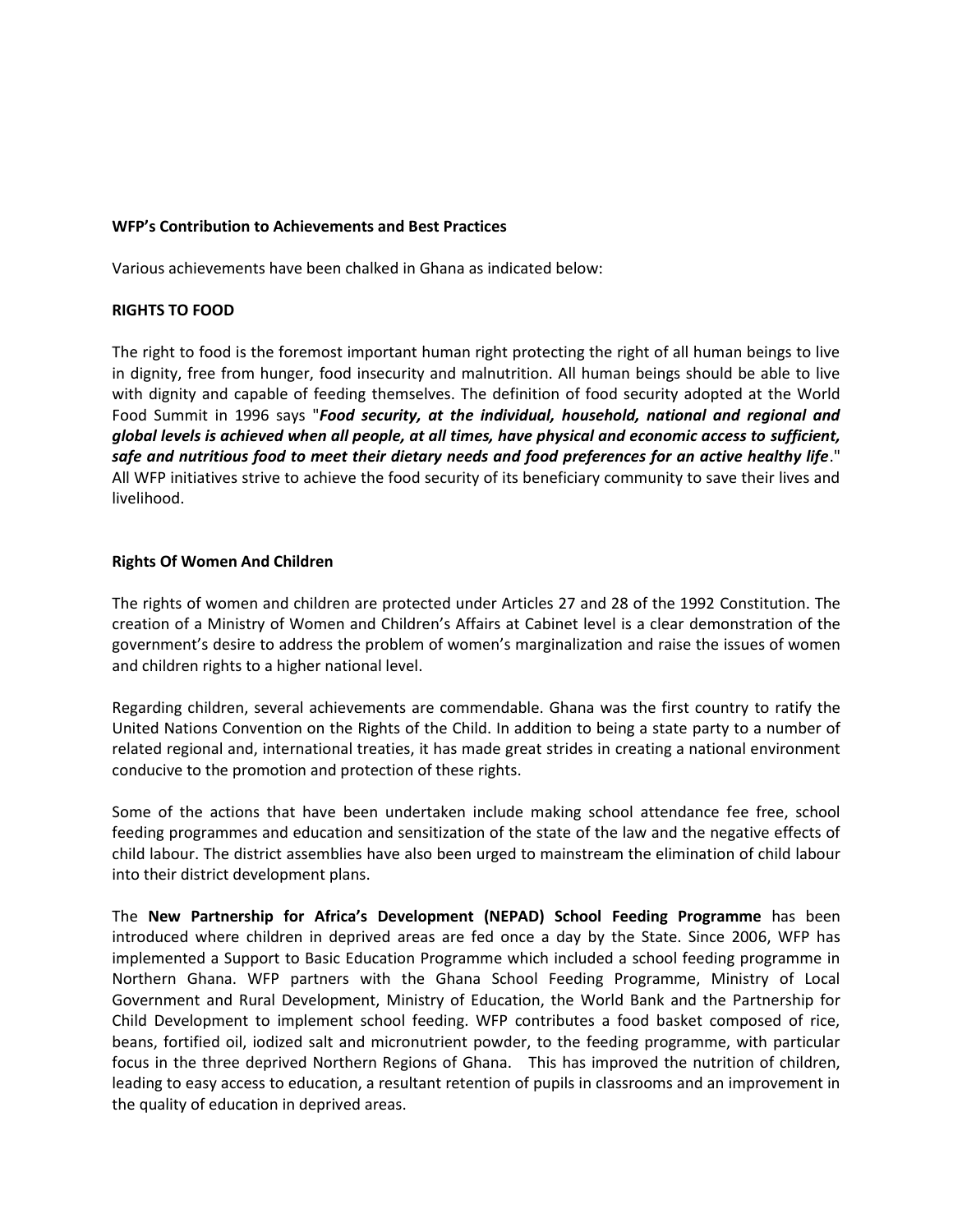There has been an improvement and expansion of physical facilities like classrooms at all levels. Access to basic education for both girls and boys has increased since the introduction of the capitation grant to all public basic schools. The capitation grant has enabled all children of school going age to attend school. The government pays approximately \$3.20 per child to cover cultural, sports and other school fees.

In support of addressing the disparity between the number of boys and girls enrolled in basic schools, WFP in collaboration with the Ghana Education Service provides **Take-Home Rations** (THR) for girls: the THR targets girls in primary and junior secondary schools to encourage them to attend school and most importantly improve gender parity THR. This has resulted in a significant increase in girls' enrolment and retention rates, with more than 90% of girls achieving more than 85% monthly attendance rates. Brilliant but needy girls from deprived food-insecure areas who excel at the Basic Education Certificate Examinations are provided with scholarships to support their education through the Senior High School.

The report summary of the of the recent partners' conference on school feeding in Ghana, which saw the participation of WFP, indicates that the national programme so far covers 1,040,000 school children. WFP Ghana is a key player in the Education Sector due to the immense power of school feeding as an effective safety net, and its ability to address challenges within the sector.

WFP implements a treatment for Moderately Acute Malnutrition programme which supports malnourished women and children under age 5 in deprived and food-insecure areas with nutritious food.

Against the backdrop of high under-nutrition and micronutrient deficiency malnutrition among women and children in northern Ghana - 22 percent of children under five are underweight compared with the national average of 14 percent.

In addition, WFP provides nutrition and food support to PLHIVs and affected family members. This ensures that these vulnerable groups have access to nutrition and food support to enhance treatment and avoid them from negative coping mechanism.

Fifty-nine percent of women between the ages of 15 and 49 are anaemic, only 15% of households consume adequately iodized salt – WFP provides nutritional income-generating programmes in community-based milling, food fortification and iodization of salt for sale, to increase access to and consumption of locally fortified foods, whilst also improving their incomes and also maintaining the gains already made in this region towards attaining the Millennium Development Goals (MDGs).

As administrative agency, WFP in collaboration with FAO, UNICEF and WHO has initiated REACH (Renew Effort against Child Hunger) in Ghana. REACH is a facilitation and coordinaration mechanism for nutrition. A Country Implementation Plan has been prepared and will be facilitated by a REACH facilitator. REACH provide support to SUN (Scaling up Nutrition) for which Ghana has registered as an early riser SUN country.

WFP also provides support to the Ministry of Health for the development of a national nutrition policy which will serve as a legal platform to address malnutrition among children, women and other vulnerable groups.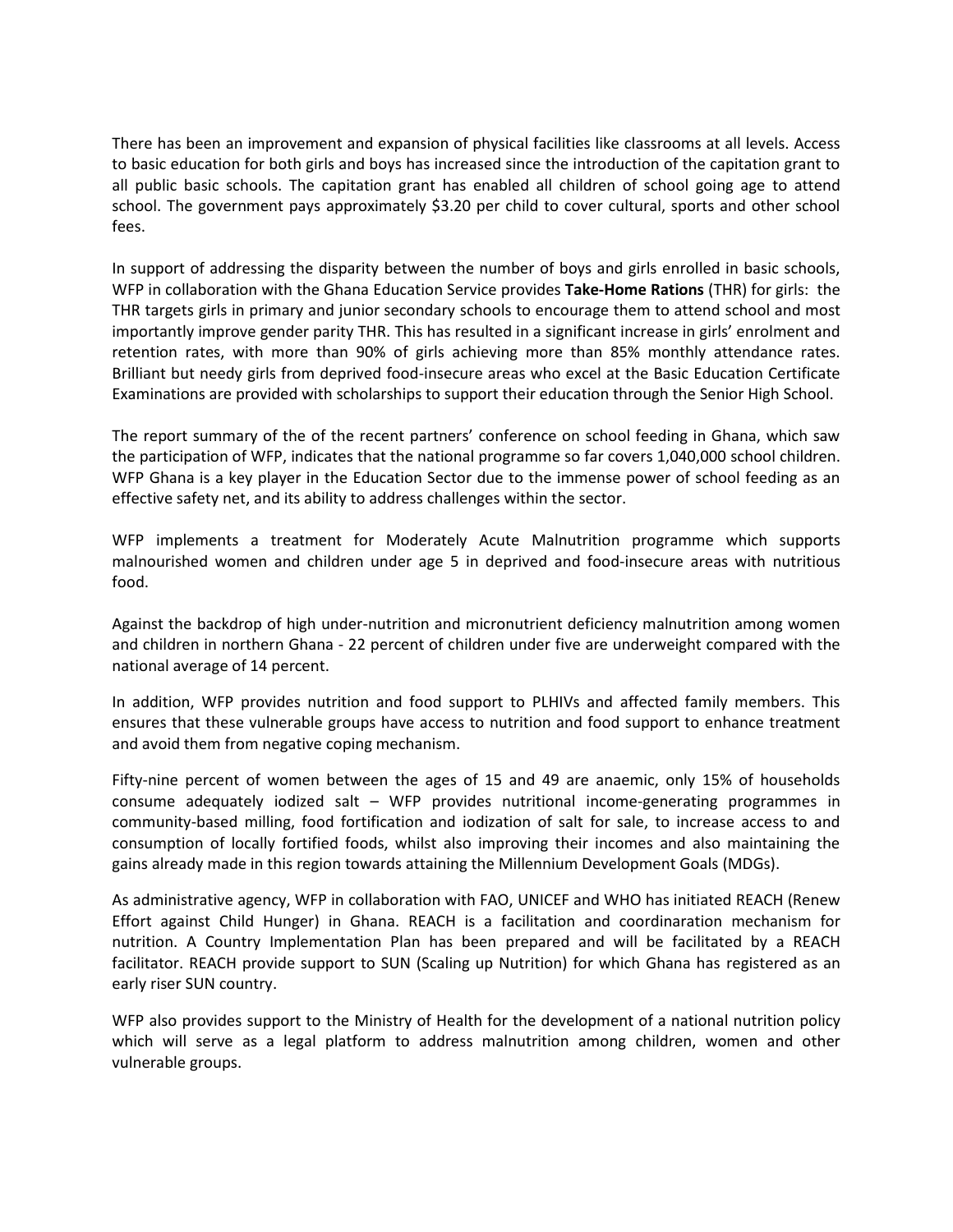Through the **Purchase for Progress** (P4P) Initiative, WFP provides training to smallholder farmers, especially female farmer in order to strengthen their value chain. The ultimate objective of assistance to thus vulnerable group is to enable them to get access to markets for their produce. WFP also applied soft tendering in order to purchase as much as possible from them.

## **LIVELIHOOD EMPOWERMENT AGAINST POVERTY (LEAP)**

LEAP enhances the living standard of the less privileged persons whose daily incomes fall below one dollar, those considered extremely poor, orphans or those who are 65 years and above and those with severe disabilities among others. A specific amount of money is directly disbursed to persons who fall within these categories for their upkeep. In a special initiative, WFP partnered with the Department for Social Welfare to provide food alongside the cash payments to improve their food security needs.

WFP's 2009 Comprehensive Food Security and Vulnerability Analysis (CFSVA) has served to provide much needed information on targeting for the food insecurity in Ghana. The CFSVA will be updated in 2012.

Through **Food for Assets and Income Generating Activities** supported by WFP, food insecured women and men participate in climate change adaptation activities and skills training to restore their livelihood and earning a living.

## **PROTECTION OF REFUGEES**

The Refugee Act, 1992, (PNDCL 305D) provides for the granting of asylum or refugee status in accordance with the 1951 United Nations Convention relating to the status of refugees and its 1967 protocol. Ghana has a Refugee Board to adjudicate claims for refugee status and to ensure that refugees receive appropriate protection. Ghana has granted refugee status and asylum to a number of refugees particularly from Liberia and Sierra Leone and Ivory Coast. WFP, UNHCR and the Ghana Refugee Board has, and continues to collaborate to provide timely food assistance to the displaced persons who seed refugee status in Ghana. Currently, WFP is providing food assistance to about 7,400 Ivorian asylum seekers who live in the three major camps in Western and Central Ghana.

## **ETHNIC CONFLICTS**

There are well – established and well – defined institutions and mechanisms for the prevention, management and resolution of conflicts, including: (a) State Security Services; (b) National Security Council; (c) Regional and District Security Councils; (d) National Disaster Management Organization.

From time to time there have been some isolated conflicts which are mostly as a result of chieftaincy disputes. Notable among these conflicts is the spate of violence in the Bawku area of the Upper East Region. A considerable amount of resources have been spent to maintain security personnel in the area to keep peace. Property worth millions of cedis has been destroyed, with focus shifted from production oriented activities. Food production has suffered as a result of this. The Joint UN Human Security Project with WFP's participation redirects the focus from conflict oriented activities to production activities with the overall aim of addressing the insecurities left behind by the protracted conflicts.